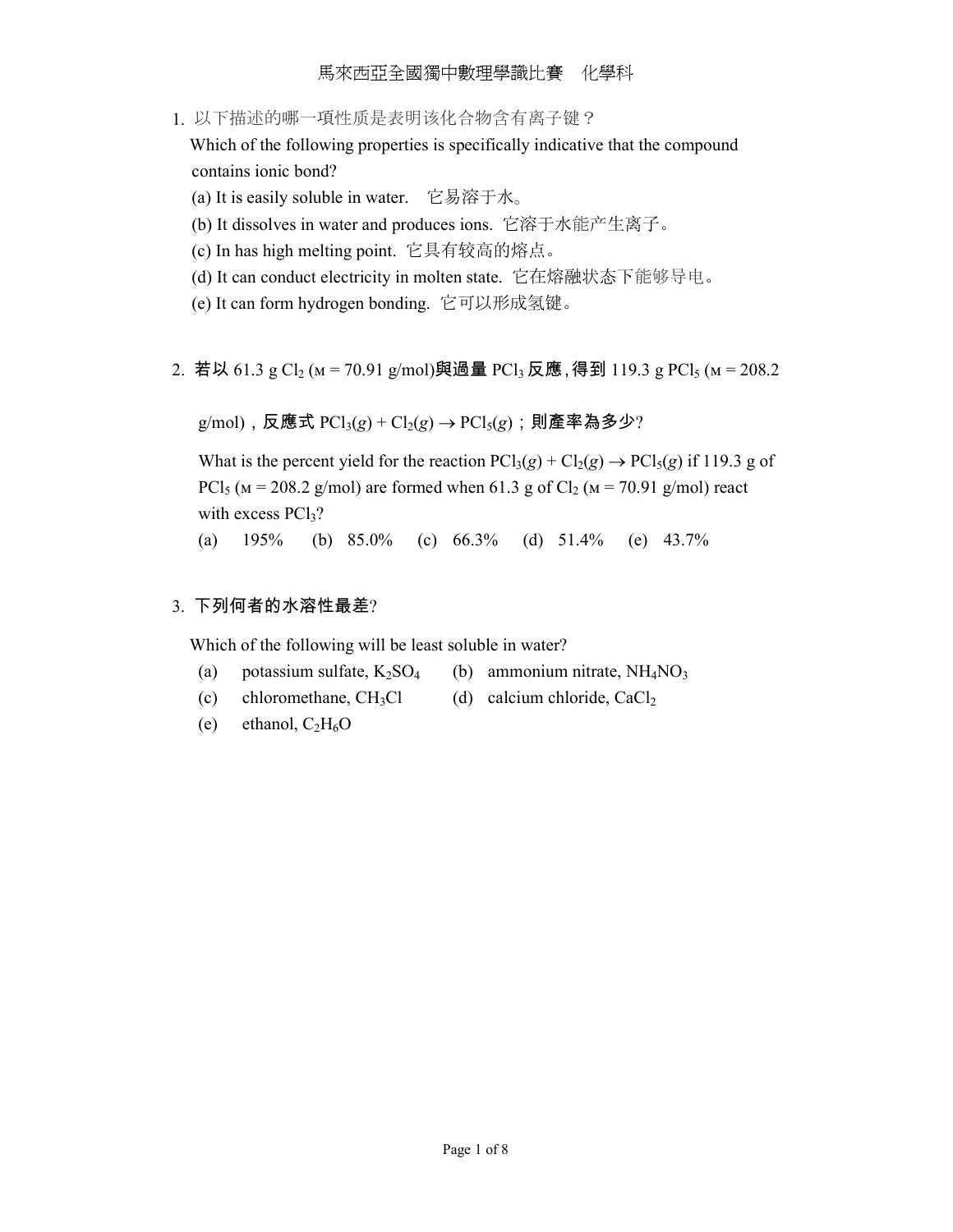# 4. 下圖中那一條線最能表示某固量空氣之體積與壓力的關係? 考慮其温度不 變。

Which of the lines on the figure below is the best representation of the relationship between the volume of a gas and its pressure, other factors remaining constant?



5. 在氣壓 469 torr,溫度 29.3°C 下,一甲烷氣體占有 60.3L。當氣壓為 243 torr,

體積仍為 60.3L 時,溫度是多少?

A sample of methane gas, CH4(*g*), occupies a volume of 60.3 L at a pressure of 469 and a temperature of 29.3°C. What would be its temperature at a pressure of 243 torr and volume of 60.3 L?

(a)  $-116.5$ °C (b)  $15.2$ °C (c)  $15.5$ °C (d)  $57.7$ °C (e) 310.6°C

# 6. 理想氣體定律在何種情況下不適用

The ideal gas law tends to become inaccurate when

- (a) 壓力降低且分子間作用力明顯 the pressure is lowered and molecular interactions become significant
- (b) 壓力提升且溫度下降 the pressure is raised and the temperature is lowered
- (c) 溫度上升並超過標準狀態 the temperature is raised above the temperature of STP
- (d) 大量的氣體體積存在

large gas samples are involved

(e) 體積膨脹超過標準莫耳體積 the volume expands beyond the standard molar volume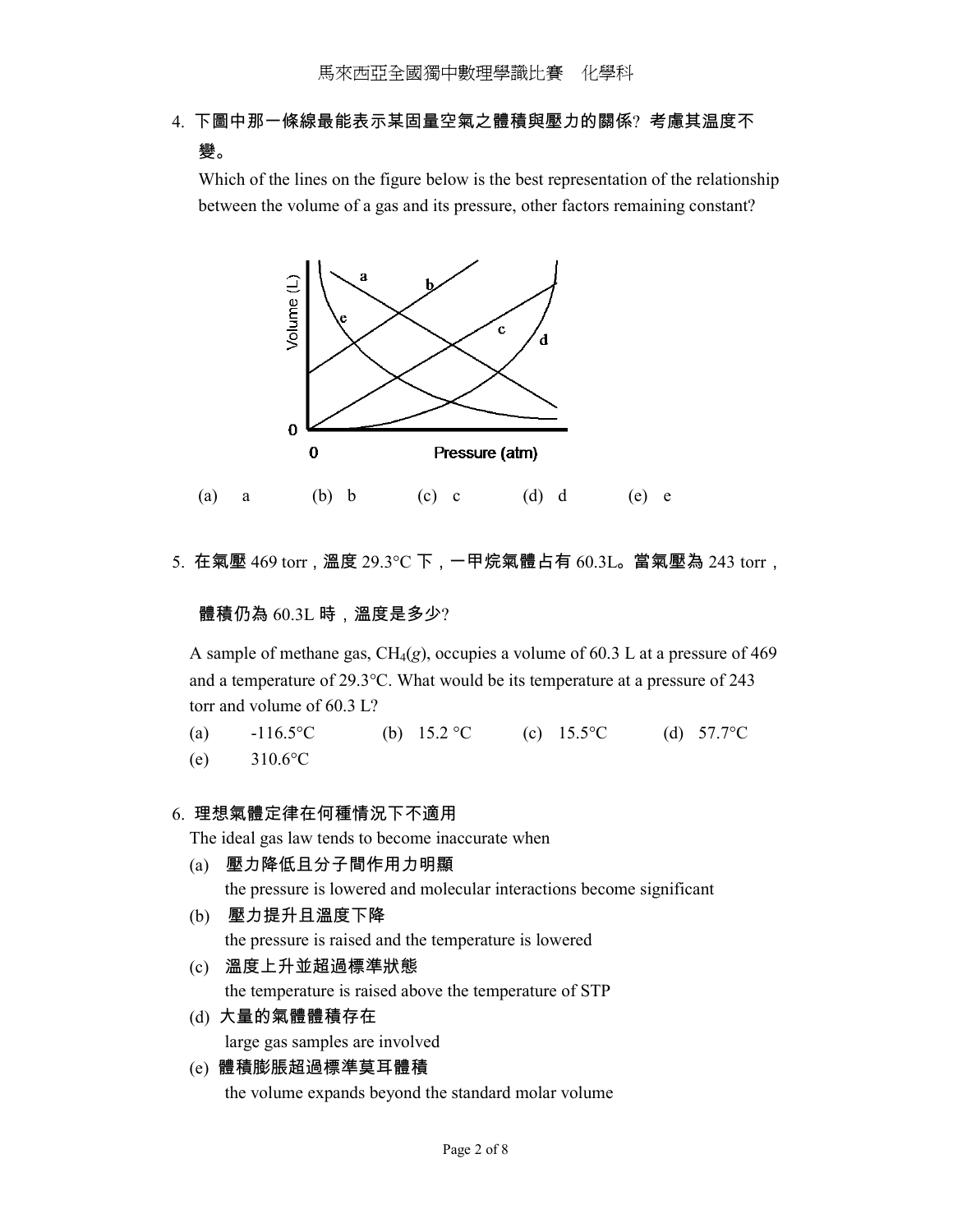7. 市面上販售的氨水重量百分濃度為 28%, 則此溶液中氨的莫耳分率為多少? Aqueous ammonia is commercially available in a solution that is  $28\%$  (w/w) ammonia. What is the mole fraction of ammonia in such a solution? (a) 0.017 (b) 0.023 (c) 0.012 (d) 0.24 (e) 0.29

# 8. 根據拉午耳定律,溶液中溶劑的蒸氣壓和溶劑的莫耳分率有關,下列敘述何 者正確?

 Raoult's Law relates the vapor pressure of the solvent above the solution to its mole fraction in the solution. Which of the following is an accurate statement?

- (a) 拉午耳定律適用於所有溶液 Raoult's Law applies exactly to all solutions
- (b) 拉午耳定律較適用於濃度較大的溶液 Raoult's Law works best when applied to concentrated solutions
- (c) 拉午耳定律較適用於稀薄溶液 Raoult's Law works best when applied to dilute solutions
- (d) 拉午耳定律僅用於非理想溶液 Raoult's Law applies only to non-ideal solutions
- (e) 以上皆非 None of these choices is correct
- 9. 將 15.0g 0.0°C 冰塊和 150.0g 70.0°C 的水放入咖啡杯卡計中,假設熱量沒有 流失或增加,請計算最後達平衡的溫度為多少?

15.0 g of ice cubes at  $0.0^{\circ}$ C are combined with 150. g of liquid water at 70.0 $^{\circ}$ C in a coffee cup calorimeter. Calculate the final temperature reached, assuming no heat loss or gain from the surroundings. (Data: specific heat capacity of  $H_2O(l)$ ,  $c = 4.18 \text{ J/g} \times {}^{\circ}\text{C}$ ; H<sub>2</sub>O(*s*)  $\rightarrow$  H<sub>2</sub>O(*l*)  $\Delta H = 6.02 \text{ kJ/mol}$ (a) 0.0 (b) 10.6 (c) 30.7 (d) 43.2 (e) 56.4

## 10. 由下列三種反應之反應熱數據,計算出反應 NO(*g*) + O(*g*) → NO2(*g*)之反應焓

#### 的變化(enthalpy change)

Calculate the enthalpy change for the reaction  $NO(g) + O(g) \rightarrow NO_2(g)$  from the following data:

 $O(g) + O_3(g)$  →  $NO_2(g) + O_2(g)$ ,  $\Delta H = -198.9$  kJ  $O_3(g)$  → 1.5 $O_2(g)$ ,  $\Delta H$  = -142.3 kJ  $O_2(g) \rightarrow 2O(g)$ ,  $\Delta H = 495.0$  kJ (a) -551.6 kJ (b) -304.1 kJ (c) 190.9 kJ (d) 153.8 kJ (e) 438.4 kJ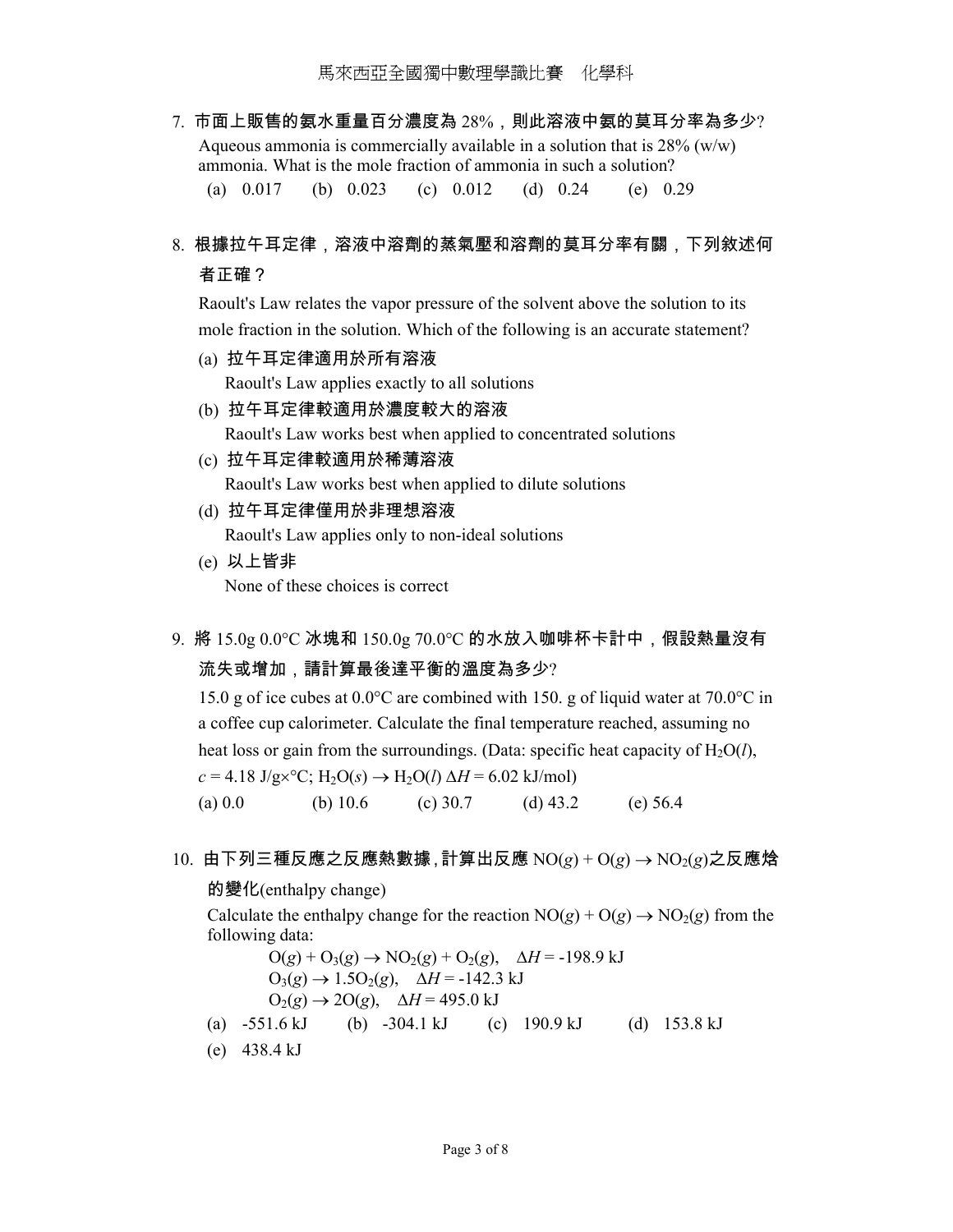11. 反應式 A(*g*) + 2B(*g*) → 2C(*g*) + 2D(*g*)在固定溫度下測得下列數據,則此反應 的反應速率式(rate law)為何?

For the reaction  $A(g) + 2B(g) \rightarrow 2C(g) + 2D(g)$ , the following data were collected at constant temperature. Determine the correct rate law for this reaction.

|     | Trial | Initial [A]<br>(mol/L) | Initial [B]<br>(mol/L) | <b>Initial Rate</b><br>(mol/(L·min))                       |  |
|-----|-------|------------------------|------------------------|------------------------------------------------------------|--|
|     |       | 0.125                  | 0.200                  | 7.25                                                       |  |
|     | 2     | 0.375                  | 0.200                  | 21.75                                                      |  |
|     | 3     | 0.250                  | 0.400                  | 14.50                                                      |  |
|     | 4     | 0.375                  | 0.400                  | 21.75                                                      |  |
| (a) |       | $Rate = k[A][B]$       |                        | (b) Rate = $k[A]^2$ [B] (c) Rate = $k[A]$ [B] <sup>2</sup> |  |

(d) Rate =  $k[A]$  (e) Rate =  $k[A]^3$ 

- 12. 根據 8A(*g*) + 5B(*g*) → 8C(*g*) + 6D(*g*)之反應式,假如[C]增加速率為 4.0 mol  $\mathsf{L}^{-1}\mathsf{s}^{-1}$ ,則[B]速率變化為多少? Consider this reaction:  $8A(g) + 5B(g) \rightarrow 8C(g) + 6D(g)$ , If [C] is increasing at the rate of 4.0 mol  $L^{-1}s^{-1}$ , at what rate is [B] changing?
	-
- (a)  $-0.40 \text{ mol L}^{-1} \text{s}^{-1}$ (b)  $-2.5 \text{ mol} L^{-1} s^{-1}$
- (c) -4.0 mol  $L^{-1}s^{-1}$ (d)  $-6.4$  mol  $L^{-1} s^{-1}$ 
	- (e) 以上皆非,因為[B]速率變化必為正值 None of these choices is correct, since its rate of change must be positive
- 13. 含有 0.45 *M* CH<sub>3</sub>COOH 和 0.35 *M* CH<sub>3</sub>COONa 的緩衝溶液, pH 值為多少? What is the pH of a buffer that consists of 0.45 *M* CH<sub>3</sub>COOH and 0.35 *M* CH<sub>3</sub>COONa? *K*<sub>a</sub> of CH<sub>3</sub>COOH is  $1.8 \times 10^{-5}$ (a) 4.49 (b) 4.64 (c) 4.85 (d) 5.00 (e) 5.52
- $14.$  下列那一滴定曲線最能代表用相同濃度的鹽酸去滴定弱鹼 $(0.10 \text{ mol L}^{-1})$ 的

## 滴定圖?

 Which one of the following is the best representation of the titration curve which will be obtained in the titration of a weak base  $(0.10 \text{ mol L}^{-1})$  with HCl of the same concentration?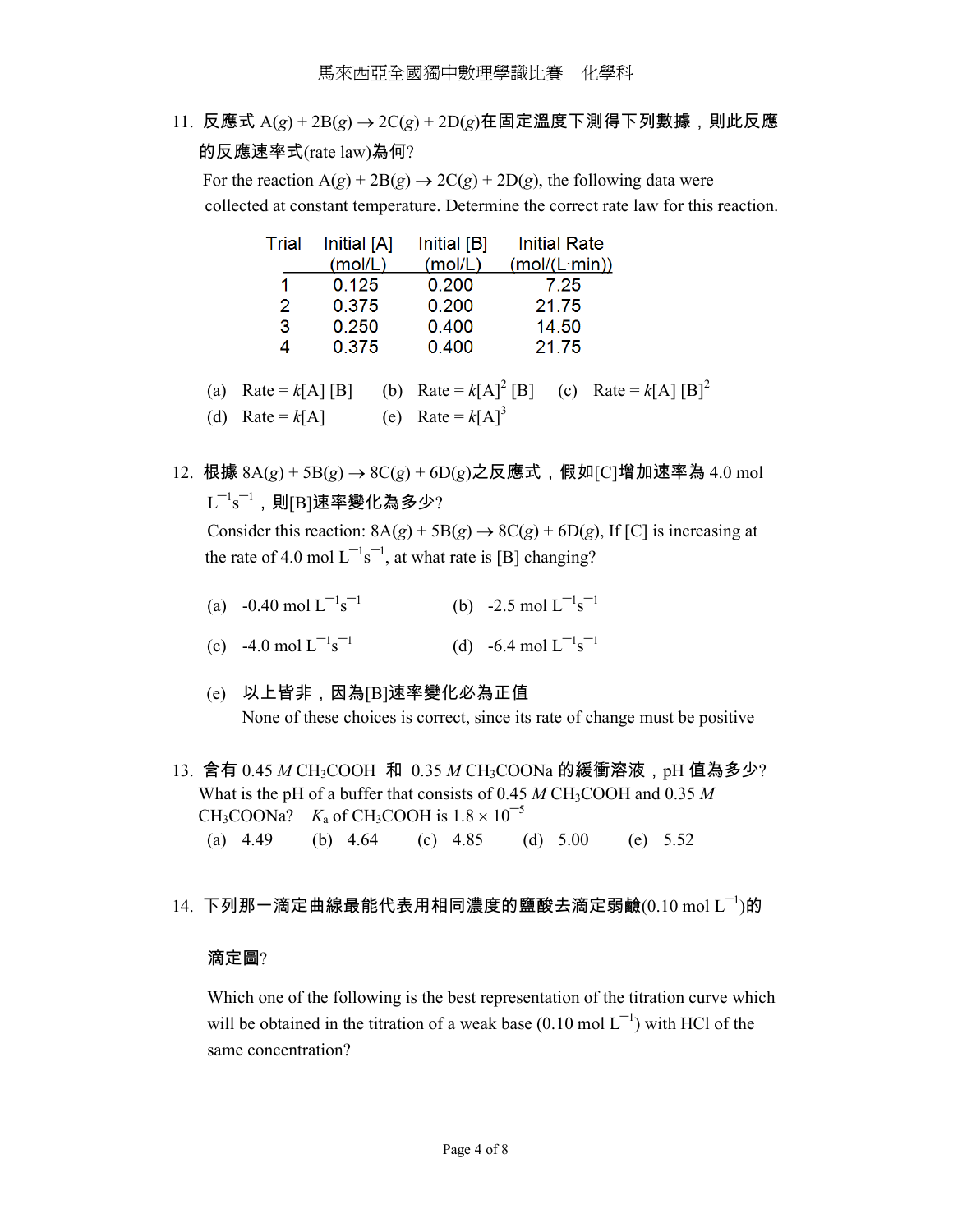

## 15. 以下何者不是氧化還原反應?

Which one of the following is not a redox reaction?

- (a)  $\text{Al(OH)}_4^-(aq) + 4\text{H}^+(aq) \rightarrow \text{Al}^{3+}(aq) + 4\text{H}_2\text{O}(l)$ 
	- (b)  $C_6H_{12}O_6(s) + 6O_2(g) \rightarrow 6CO_2(g) + 6H_2O(l)$
	- (c)  $\text{Na}_6\text{FeCl}_8(s) + 2\text{Na}(l) \rightarrow 8\text{NaCl}(s) + \text{Fe}(s)$
	- (d)  $2H_2O_2(aq) \to 2H_2O(l) + O_2(g)$
	- (e)  $CO_2(g) + H_2(g) \to CO(g) + H_2O(g)$

# 16. 利用下面反應半電位之數據,那一金屬(Al 或 Ni)放置於  $\text{Zn}^{2+}$ 溶液中,可將

Zn2+ 還原成 Zn(*s*)?

Which metal, Al or Ni, could reduce  $\text{Zn}^{2+}$  to  $\text{Zn}(s)$  if placed in a  $\text{Zn}^{2+}(aq)$ solution?

> $Zn^{2+} + 2e^- \rightarrow Zn$   $E^{\circ} = -0.76$  V  $Al^{3+} + 3e^- \rightarrow Al$   $E^{\circ} = -1.66$  V  $Ni^{2+} + 2e^- \rightarrow Ni$  *E*° = -0.23 V

- (a) Al
- (b) Ni
- (c) 兩種皆可 Both Al and Ni would work
- (d) 兩種皆不可 Neither Al nor Ni would work
- (e) 無法決定 This cannot be determined.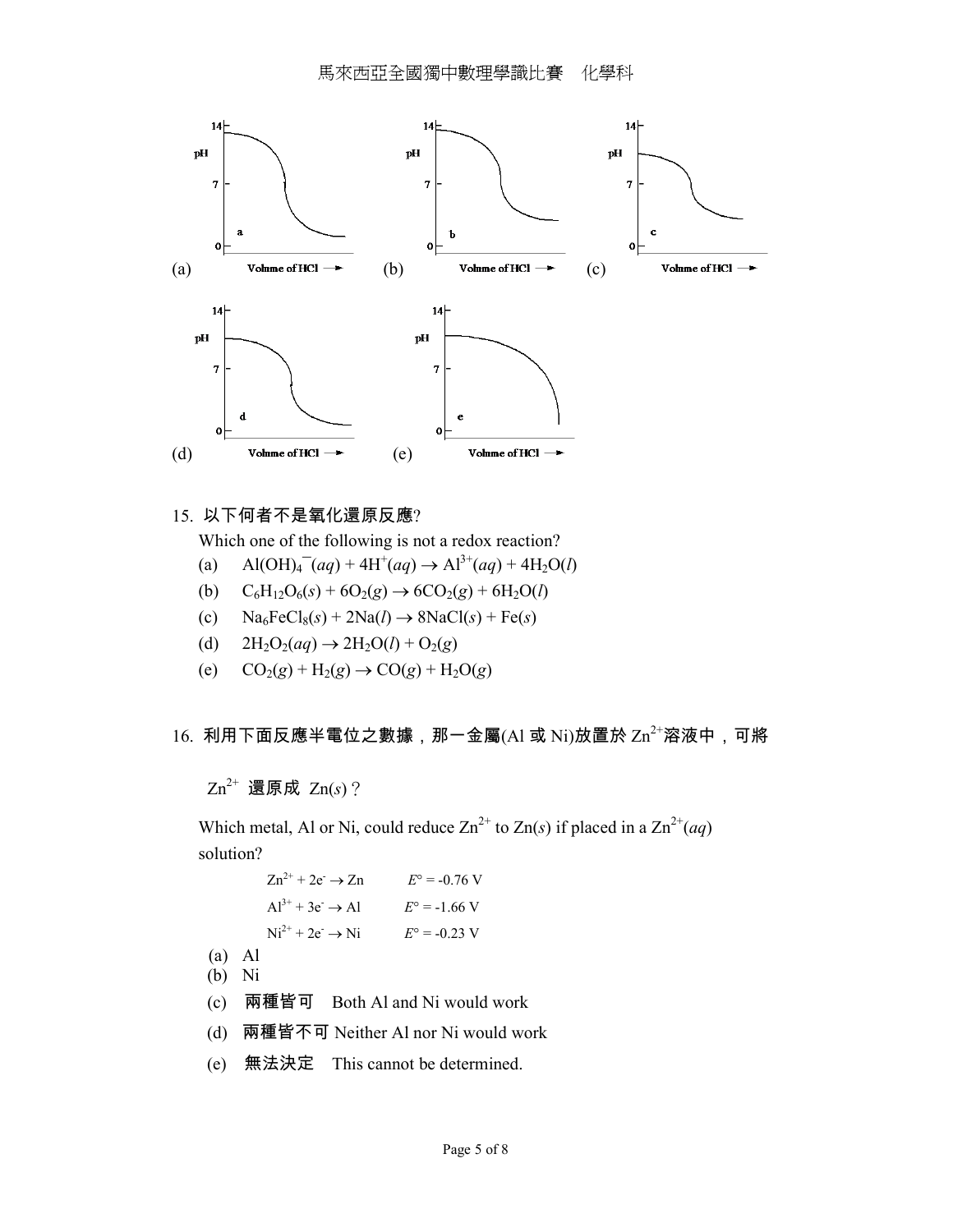## 17. 基態鉻Cr 原子的電子組態為何?

The electron configuration for the chromium atom is:

- (a)  $[Ar] 4s23d4$  (b)  $[Ar] 4s13d5$  (c)  $[Kr] 4s13d5$  (d)  $[Kr] 4s23d4$
- (e) 以上皆非 none of these

## 18. 有高 n/p 值的同位素會傾向經由下列何種過程衰變?

An isotope with a high value of n/*p* will tend to decay through

- (a)  $\alpha$  decay. (b)  $\beta$  decay. (c) positron decay.
- (d) electron capture. (e)  $\gamma$  decay.
- 19. 3-cylcobutyl-1-propanol 與過量的 potassium dichromate 在硫酸中反應(如下之

#### 反應)後之產物為何?

 Identify the organic product when 3-cylcobutyl-1-propanol reacts with excess potassium dichromate in sulfuric acid.



(e) 以上皆非 None of these choices is the organic product of the reaction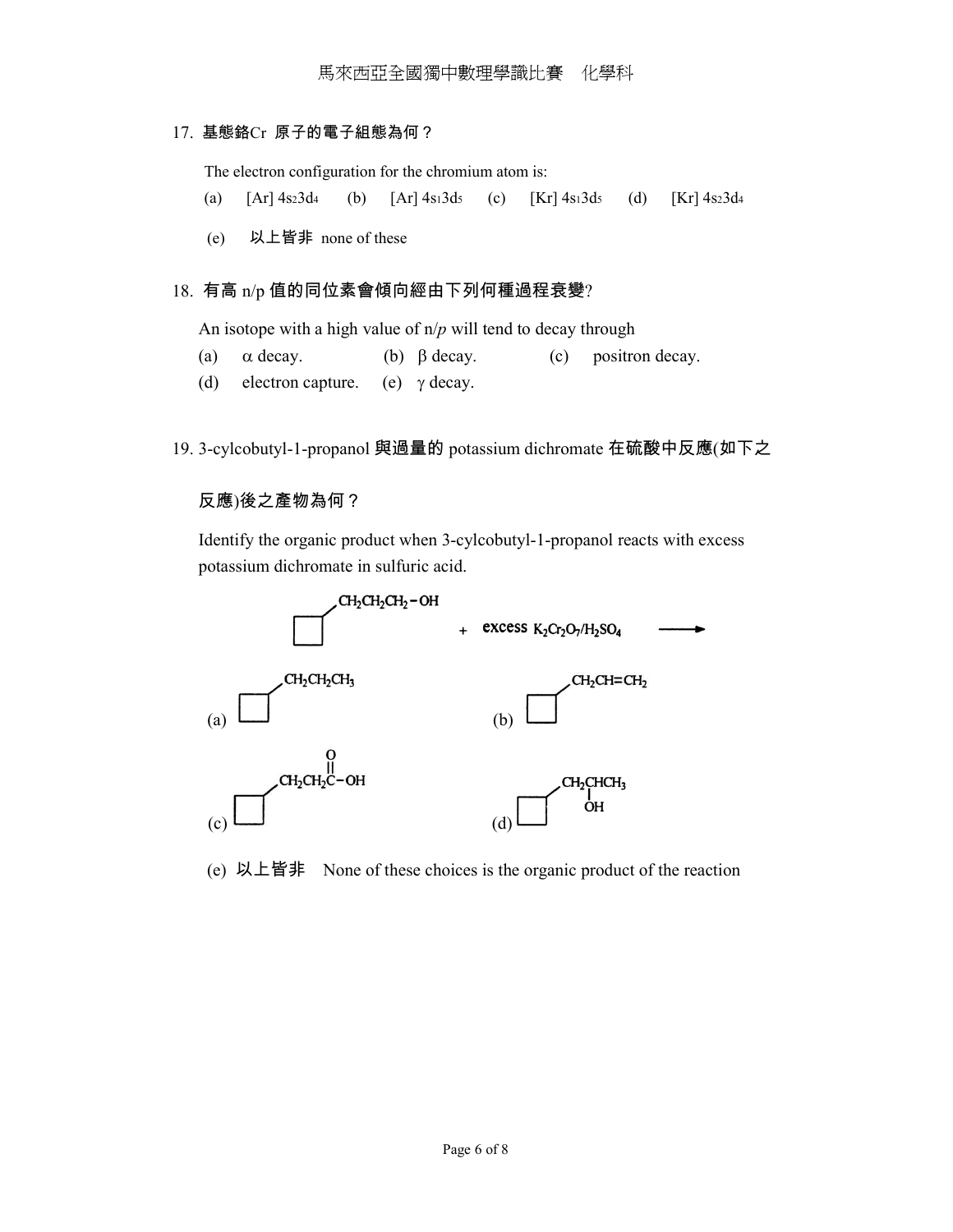20. 某种含有一个三键的炔烃, 加氢反应完成后, 产生了以下的烷烃. 此炔烃 有多少个可能的结构?

 A certain alkyne has one triple bond, which after complete hydrogenation can produce an alkane of the following structure. There are how many possible structures of the alkyne?

CH<sub>3</sub>-CH<sub>2</sub>-CH-CH<sub>2</sub>-CH-CH-CH<sub>3</sub>  
\nCH<sub>2</sub> CH<sub>3</sub> CH<sub>3</sub>  
\nCH<sub>3</sub> CH<sub>3</sub>  
\nCH<sub>3</sub>  
\n
$$
CH_3
$$
  
\n $CH_3$   
\n $CH_3$   
\n $CH_3$   
\n $CH_3$   
\n $CH_3$   
\n $CH_3$   
\n $CH_3$   
\n $CH_3$   
\n $CH_3$   
\n $CH_3$   
\n $CH_3$   
\n $CH_3$   
\n $CH_3$   
\n $CH_3$   
\n $CH_3$   
\n $CH_3$   
\n $CH_3$   
\n $CH_3$   
\n $CH_3$   
\n $CH_3$   
\n $CH_3$   
\n $CH_3$   
\n $CH_3$   
\n $CH_3$   
\n $CH_3$   
\n $CH_3$   
\n $CH_3$   
\n $CH_3$   
\n $CH_3$   
\n $CH_3$   
\n $CH_3$   
\n $CH_3$   
\n $CH_3$   
\n $CH_3$   
\n $CH_3$   
\n $CH_3$   
\n $CH_3$   
\n $CH_3$   
\n $CH_3$   
\n $CH_3$   
\n $CH_3$ 

21.



 $X$ 和 Y 两种化合物有相同的分子式  $C_7$  H<sub>8</sub>O 。以下哪一项描述是正确的? The two compounds, X and Y, have the same molecular formula of  $C_7 H_8 O$ . Which of the following description is correct?

- (a) Both X and Y can react with sodium metal. X 和 Y 都可以与金属钠起反应。
- (b) Both X and Y can dissolve in NaOH solution. X 和 Y 都能溶于氢氧化钠溶液。
- (c) Both X and Y can react with  $FeCl<sub>3</sub>$  solution. X 和 Y 都可以与 FeCl3溶液发生反应。
- (d) Both X and Y can decolorize bromine water. X 和 Y 都可以令溴水脱色。
- (e) Both X and Y are corrosive to our skin. X 和 Y 对我们的皮肤都有腐蚀性。